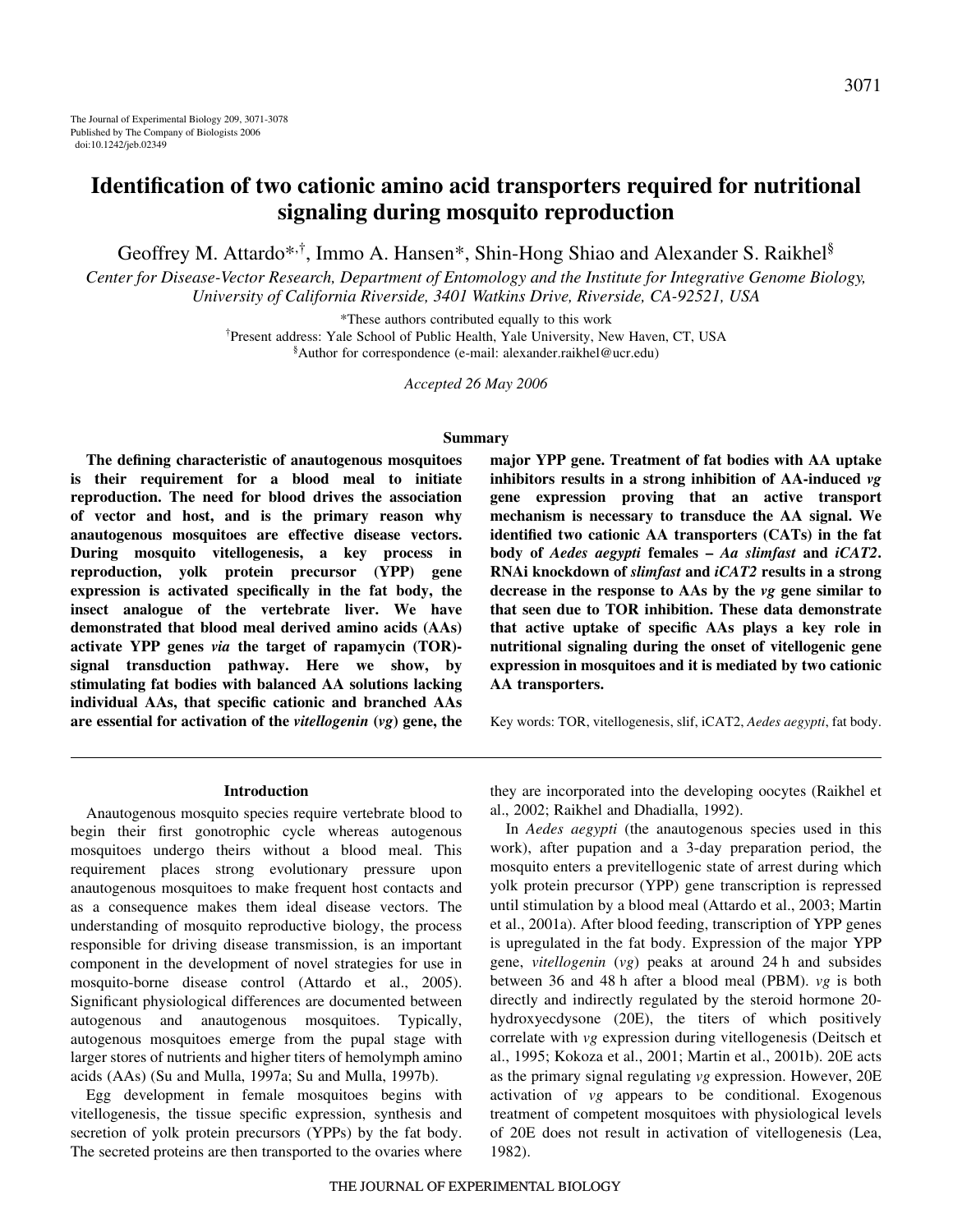## 3072 G. M. Attardo and others

Studies concerning the effects of AA levels upon egg development in mosquitoes have shown that a number of AAs are essential for oogenesis (Lea et al., 1956; Uchida, 1998; Uchida et al., 2001). Analysis of the dynamics of hemolymph AA concentrations shows significant increases in total AA concentration within 8 h post blood meal. The increased AA concentrations last until 3 days post blood meal (Uchida et al., 1990). Our recent work has demonstrated that AAs act directly upon the fat body to activate basal expression of the *vg* gene and that without them 20E is incapable of activating *vg* (Hansen et al., 2004). Furthermore, we discovered that the nutritionally regulated TOR (target of rapamycin) kinase signal transduction pathway mediates the AA signal. The TOR kinase is a serine/threonine kinase, which is ubiquitously expressed in eukaryotes (Raught et al., 2001). It has been well characterized in its role as a nutrient sensor in multiple systems including *Saccharomyces cerevisiae*, *Drosophila melanogaster* and vertebrate cells (Colombani et al., 2003; Cooper, 2002; Lynch et al., 2000).

In the *D. melanogaster* fat body, TOR-mediated AA signaling regulates the growth rate of the whole organism. This system was identified during a search for growth phenotypes by a transposon-mediated mutagenesis study. The disrupted gene was found to be a cationic AA transporter (CAT) called *slimfast* (*slif*). Disruption of *slif* in the fat body resulted in global inhibition of growth as well as a sensitivity to arginine starvation. The phenotypic effects of *slif* knockdown resemble those of rapamycin treatment, an inhibitor of the TOR pathway (Colombani et al., 2003). Two proton-assisted AA transporters (PAT) that genetically interact with TOR have been identified in *Drosophila* (Goberdhan et al., 2005). Among them, the gene *pathetic* (*path*) encodes a low capacity/high affinity transporter, which has been suggested to play a role as an AA sensor in the TOR pathway.

In this work we continue our characterization of AA signaling in mosquito vitellogenesis by analysis of the effect that specific AAs have upon vitellogenesis, and determine which are essential and non-essential for this process. We also expand our analysis to include the involvement of amino acid transport in this system through the cloning and characterization of the *A. aegypti* homologue of *slif* and a novel cationic AA transporter *iCAT2.*

#### **Materials and methods**

### *Animals*

*Aedes aegypti* L. mosquitoes were reared, fed and dissected as described (Deitsch et al., 1995).

#### *Fat body culture*

The fat body tissue culture system was described previously (Deitsch et al., 1995; Raikhel et al., 1997). Media in which AAs were removed was supplemented with an equal molar amount of mannitol (Sigma-Aldrich Chemicals, St Louis, MO, USA), to compensate for changes in osmotic pressure. Fat bodies were incubated for 3 h at  $27^{\circ}$ C before collection and processing.

### *Molecular biology techniques and cloning*

Standard procedures were used for recombinant DNA manipulations (Ausubel et al., 1991). DNA sequences homologous to *D. melanogaster slif* and *iCAT2* were identified in the *An. gambiae* genome project database and aligned using ClustalW (http://clustalw.genome.ad.jp/). Highly conserved regions were chosen as a template for primers to amplify partial cDNAs of the *A. aegypti* homologues from fat body cDNA. 5'- and 3'-ends of the cDNAs were amplified by rapid amplification of cDNA ends (RACE) PCR using the Smart cDNA RACE Amplification Kit (BD Clontech, Palo Alto, CA, USA). All PCR products were cloned in pCRII-TOPO vector (Invitrogen, Carlsbad, CA, USA). Analysis of primary predicted protein structure was performed at EXPASY (http://us.expasy.org/). Transmembrane domain prediction was created using the TMHMM software at (http://bioweb.uwlax.edu/Default.htm).

#### *Sequence alignment and phylogenetic analysis*

Sequence alignments were performed with ClustalW (default parameters) using the following amino acid sequences: *Aedes aegypti* Slimfast (AaSlif) AAT73699; *Anopheles gambiae* Slif (AgSlif) EAA09921; *Drosophila pseudoobscura* Slif (DpSlif) EAL30882; *Drosophila melanogaster* slif (DmSlif) NP\_730765; *Apis melifera* Slif (AmSlif) XP\_393144; *Drosophila melanogaster* iCAT2 (DmCAT2) AAF49292; *Apis melifera* iCAT2 (AmCAT2) XP\_393753; *Drosophila pseudoobscura* iCAT2 (DpCAT2) EAL29695; *Anopheles gambiae* iCAT2 (AgCAT2) EAA09874; *Gallus gallus* CAT1 (GgCAT1) XP\_417116; *Rattus norvegicus* CAT1 (RnCAT1) P30823; *Homo sapiens* CAT1 (HsCAT1) AAH69358; *Mus musculus* CAT1(MmCAT1) NP\_031539; *Rattus norvegicus* CAT2 (RnCAT2) NP\_072141; *Mus musculus* CAT2 (MmCAT2) NP\_031540; *Homo sapiens* CAT2 (HsCAT2) NP\_001008539; *Gallus gallus* CAT2 (GgCAT2) XP\_420685; *Xenopus laevis* CAT2 (XlCAT2) AAH78099; *Danio rerio* CAT2 (DrCAT2) AAH86843; *Mus musculus* CAT3 (MmCAT3) AAH50195; *Rattus norvegicus* CAT3 (RnCAT3) NP\_058913; *Homo sapiens* CAT3 (HsCAT3) AAL37184; *Tetraodon nigroviridis* CAT3 (TnCAT3) CAG11735; *Danio rerio* CAT3 (DrCAT3) AAH85672.

DAMBE was used to perform phylogenetic analysis of the data set (Xia and Xie, 2001). A putative cationic amino acid transporter of *Arabidopsis thaliana* (AAN18189) was used as outgroup. Bootstrap values (1000 replicates are indicated on the nodes of the Bootstrap N-J tree).

#### *Real-time PCR analysis*

cDNA synthesis and quantification of specific mRNAs was performed as previously described (Hansen et al., 2004). Primers and probes were synthesized by Operon (Operon, Huntsville, AL, USA): *slif* sense, CTG GTT GGC TTC GTG AT; *slif* antisense, CTC TAG TTG ACT TTC CGA C; *slif* probe, (6-FAM) CAT TCG ACA TTC GGT TCT TGG CTC CG (BHQ1-Q); *iCAT* sense, GGT ACG CTG ATG GCG TAC ACT G; *iCAT* antisense, TCC TGA CGC AGG ATA CGT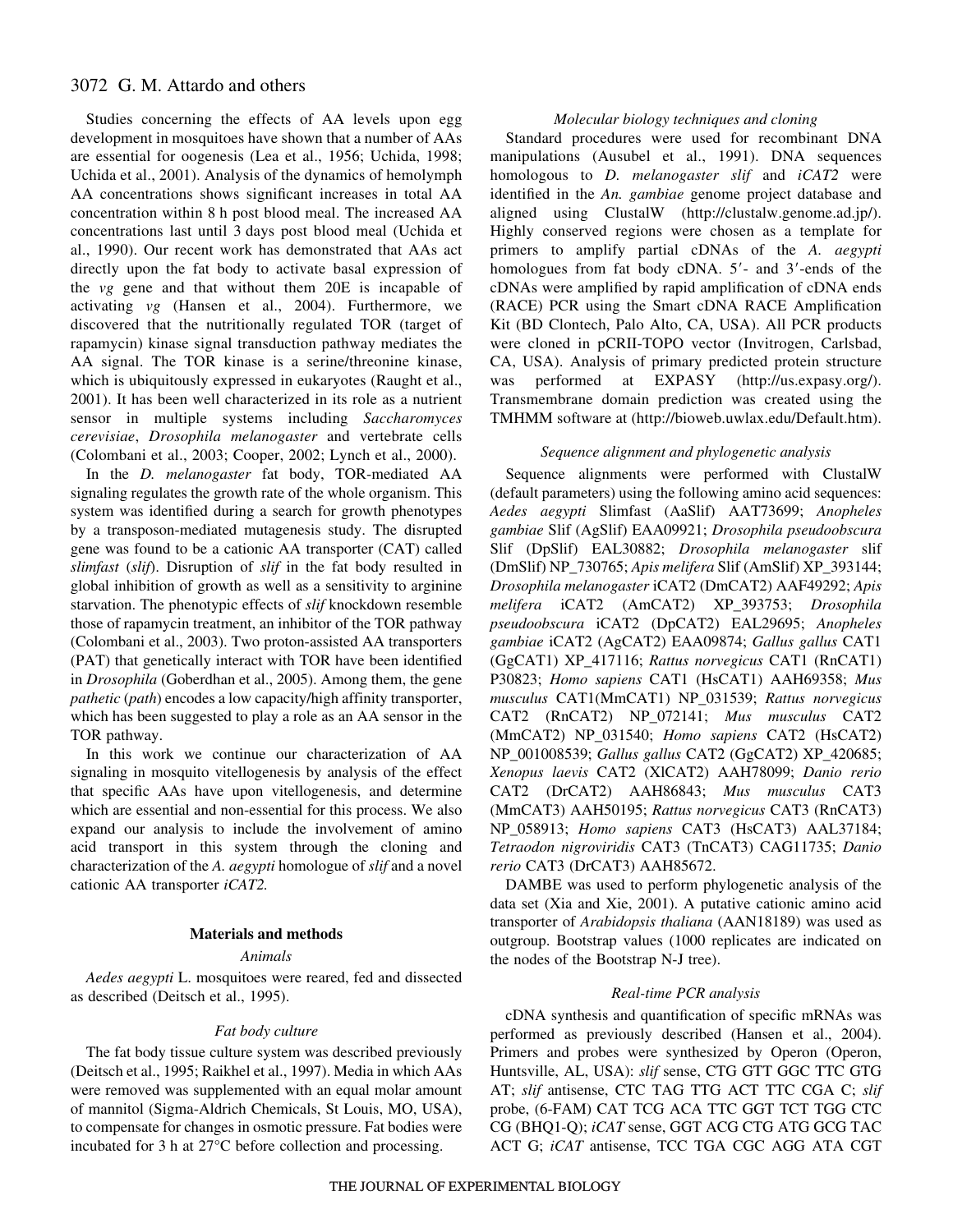TGA A; *iCAT* probe, (AminoC6+TxRed) CCA CAA ACT GCC TCC ATC CC (BHQ2a-TxRed).

#### *RNA interference*

Generation of double-stranded RNAs (dsRNA) was accomplished by cloning *slif* and *iCAT2* template cDNAs into the pLitmus 28i vector. dsRNA for the nonfunctional portion of the bacterial gene MAL was utilized as a negative control. dsRNA was produced by *in vitro* transcription with T7-RNA polymerase using the Hiscribe RNAi Transcription Kit (New England Biolabs, Beverly, MA, USA). Approximately  $0.5-1~\mu$ g of dsRNA in 0.3–0.5  $\mu$ l of H<sub>2</sub>O was injected into the thorax of  $CO<sub>2</sub>$ -anesthetized 1 day-old female mosquitoes. The mosquitoes were allowed to recover for 5 days before further processing.

dsRNA was produced to a 774 nucleotide (nt) region of *slif*, spanning from nt 1192 to nt 1965, a 1137 bp fragment of  $iCAT2$  spaning from nt 1046 to nt 2182, and to a 912 bp fragment of a neutral AA transporter (NAT) spanning from nt 324 to 1235 using the MEGAscript<sup>®</sup> T7 Kit (Ambion, Austin, TX, USA). The primers used to generate the template cDNAs for dsRNA synthesis were: *slif* sense, gga gtt tgc cgc ttt cac gat cgg gtg gaa tct; *slif* antisense, agc gcg ttc gga gat ttg gca atg ttc agg ttg aac; *iCAT2* sense, aga tag ctc cca tgg agt ggg act tca tgt cca gc; *iCAT2* antisense, gca gca ggc cga gaa ggg tac cgg cca ggg tca ag; *NAT* sense, gtg cta tgc aga act ggg cac gg; *NAT* antisense, aac gac tcg acg ata ctg ctg tag gtg a. The effectiveness of the knockdown was tested using RT-PCR: *slif* sense: atg gac aaa ttc ttc aag gcc ctc tgc cgc aaa aaa cca; *slif* antisense: cta cgc ctt ttc gag tcc tac cat gca gaa cgg att ctc tag t; *iCAT2* sense: atg tcc acc ccc tca tgc tgg aag att ctg acg cga aag aaa att; *iCAT2* antisense: cag atg acg tca gtg ccc ata ctt gag ttt ggt cca tcc ggg gcg; *NAT* sense: ggg aat ttt cat ctc gcc gaa gg; *NAT* antisense: cac gat cag gaa cgc aca gat gat g.

### **Results**

#### *Specific amino acids are essential for vg activation*

To determine the role of individual AAs in the regulation of *vg* gene transcription, we performed experiments using 22



different culture media formulations. In 20 of these media individual AAs were removed to determine which are essential for hormonal activation of *vg* (Fig. 1). We identified 10 AAs which, when withdrawn resulted in a dramatic reduction (more than 90% decrease) in the response by  $vg$  to  $10^{-6}$  mol  $l^{-1}$  20E induction relative to complete medium. Based upon the severity of the effect caused by their withdrawal, these AAs have been labeled essential to vitellogenesis. The essential AAs are listed here in order from most to least essential: leucine>tryptophan> methionine>valine>histidine>lysine>phenylalanine>arginine> asparagine>threonine. In addition, three AAs, cysteine, glycine and isoleucine resulted in a significant decrease in the response by *vg* to 20E (50–80% decrease). Withdrawal of tyrosine, aspartic acid, serine, proline, glutamine, alanine and glutamic acid resulted in a low to non-statistically significant reduction in response by *vg* (30–0% decrease).

Based upon the properties of the AAs identified as essential, we recognized some patterns occurring in this group. All the cationic AAs and two of the three branched chain AAs were found to be essential. The last branched chain amino acid isoleucine, also caused significant decrease in *vg* expression, but the result was not as dramatic as that seen with leucine and valine.

### *Vg gene activation by amino acid depends upon electrochemical gradients required for amino acid transport*

Many amino acid transporters require electrochemical gradients across membranes to function. Therefore, we used the  $Na^+/K^+$ -ATPase inhibitor ouabain  $(10^{-5} \text{ mol } l^{-1})$  and the V-ATPase inhibitor bafilomycin A1  $(10^{-6} \text{ mol } l^{-1})$  to shut down the  $Na<sup>+</sup>$  and the proton gradient, respectively, at the plasma membrane of fat body cells. Treatment of the fat bodies with both drugs resulted in a strong inhibition of AA-induced *vg* gene expression (Fig. 2A). By contrast, ouabain and bafilomycin A1 did not inhibit the upregulation of the early gene E74 after stimulation with 20E (Fig. 2B).

## *Cloning and characterization of two cationic amino acid transporter cDNAs from Aedes aegypti fat body*

Next, we isolated the cDNAs of cationic AA transporters

Fig. 1. Specific amino acids (AAs) are essential for 20hydroxyecdysone (20E)-activation of the *vitellogenin* (*vg*) gene. Fat bodies from 3- to 5-day-old mosquitoes were cultured for 3 h at  $27^{\circ}$ C in media lacking individual AAs in the presence of 20E  $(10^{-6} \text{ mol } l^{-1})$ . Total RNA was isolated from three groups of six fat bodies per treatment. cDNA was synthesized from equal amounts of DNase I-treated total RNA. Real-time PCR was used to quantify levels of *vg* mRNA. Data was normalized by real-time PCR analysis of *actin* levels in the cDNA samples. *vg* production in responses to 20E stimulation in the 'withdrawal' medias are presented as the mean percentage  $(\pm \text{ s.e.m. of triplicate})$ samples) relative to the response observed in the control medium containing complete AAs.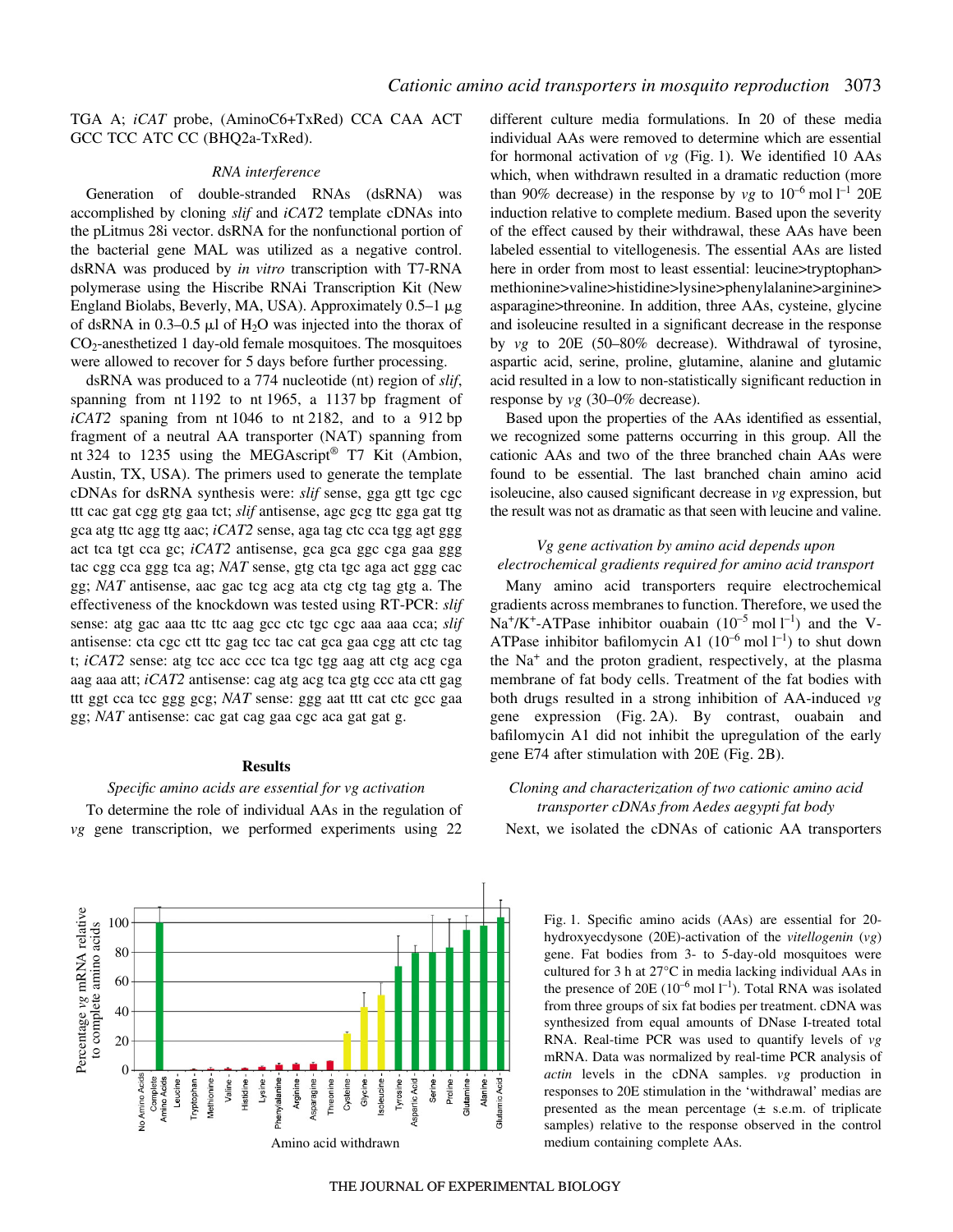expressed in the *A. aegypti* fat body. EST mining and BLAST analysis of the *Drosophila* and *Anopheles* genome databases



Fig. 2. Amino acid stimulation of the  $vg$  gene depends on Na<sup>+</sup>/K<sup>+</sup>-ATPase and V-ATPase activity. Treatment with  $10^{-6}$  mol  $1^{-1}$ bafilomycin A1, a specific inhibitor of vacuolar type H+-ATPase, and  $10^{-5}$  mol  $l^{-1}$  ouabain, an inhibitor of Na<sup>+</sup>/K<sup>+</sup>-ATPase, results in a significant reduction of the *vg* gene expression. (A) Fat bodies of 3 to 5-day-old mosquitoes were dissected and incubated in *Aedes* physiological saline (APS) with different treatments as indicated. After 1 h the APS was replaced with media containing different combinations of amino acids (AAs), bafilomycin A1 and ouabain, and the fat bodies were incubated at room temperature for 6 h. Total RNA was isolated from three groups of three fat bodies per treatment. cDNA was synthesized from equal amounts of DNase I-treated total RNA. Gene expression was analyzed using *vg-*specific real-time PCR primers. Values are means  $\pm$  s.e.m. of triplicate samples. (B) Treatment with bafilomycin A1 or ouabain does not inhibit 20 hydroxyecdysone (20E) activation of the *E74* early gene (E74B isoform). As a control, fat bodies were dissected and pre-treated in APS as described above. After 1 h the APS was replaced with media containing different combinations of  $10^{-6}$  mol  $l^{-1}$  20E,  $10^{-6}$  mol  $l^{-1}$ bafilomycin A1 and  $10^{-5}$  mol  $l^{-1}$  ouabain. The fat bodies were incubated at room temperature for 6 h and processed as described above. Gene expression was analyzed using *E74-*specific real-time PCR primers. Values are means  $\pm$  s.e.m. of triplicate samples.

revealed two potential proteins with homology to vertebrate cationic AA acid transporters.

One of these, *slimfast* (*slif*), has been described in *Drosophila* as a cationic AA transporter (Colombani et al., 2003). The *A. aegypti slif* (*Aaslif*) cDNA (AY654299) consists of 2256 nucleotides and codes for a protein consisting of 428 AAs with a predicted molecular mass of 64·kDa. *Aaslif* is 68% identical to a predicted *An. gambiae* homologue (XM\_314535) and 52% identical to *D. melanogaster slif*. Protein folding prediction algorithms predicted that *Aaslif* contains a total of 14 trans-membrane helices.

We cloned a second cationic AA transporter and named it *Aedes aegypti* insect cationic amino acid transporter 2 (AaiCAT2; DQ099901). We have chosen the name iCAT to clearly distinguish between the vertebrate CAT2 and the insect transporter. The iCAT2 cDNA consists of 2993 bp and encodes a protein of 605 AAs. The predicted molecular mass of iCAT2 is 66 kDa and it contains 14 trans-membrane helices. AaiCAT2 is 75% identical to its predicted *An. gambiae* homologue (EAA09874) and 46% identical to a predicted *D. melanogaster* homologue (AAF49292).

Phylogenetic analysis placed the insect CAT homologues in two groups that lie outside the well-characterized mammalian CAT1, 2 and 3 proteins (Fig. 3), indicating that variants of the mammalian CAT proteins probably arose from a common precursor after divergence from insects. In accordance with this, *slif* and *iCAT2* are more closely related to each other than to any of the vertebrate CAT proteins.

#### *Aaslif and AaiCAT2 mRNA expression profiles*

We investigated the expression patterns of the two CAT mRNAs in fat bodies of female mosquitoes at different stages of the first vitellogenic cycle by quantitative PCR (Fig. 4). The level of Aaslif mRNA was high in fat bodies of newly emerged females but dropped during the first 12 h after emergence to a basal expression level that changed little during the first 3 days of the adult life. No changes in *Aaslif* expression occurred immediately after a blood meal, however, we found a fourfold increase in *Aaslif* mRNA from 36 to 72 h post blood meal (PBM), at a time when vitellogenesis was terminated.

By contrast, the levels of *AaiCAT2* mRNA was not elevated directly after emergence and stayed at a basal level during the previtellogenic period. However, there was a dramatic increase in the *AaiCAT2* mRNA in female fat bodies following blood feeding. The peak of the *AaiCAT2* mRNA declined by 24 h PBM, to its basal level.

### *RNAi-mediated knockdown of cationic amino acid transporters results in strong inhibition of AA-induced vg gene expression*

Various dsRNAs were injected into 1 day-old non-blood fed mosquitoes. After 5 days of recovery the mosquitoes were dissected and fat bodies were cultured in the presence and absence of AAs. Relative levels of *vg* mRNA in the fat bodies were determined using real-time PCR. Gene transcript knockdown was confirmed by  $RT-PCR$  analysis (Fig. 5A,B)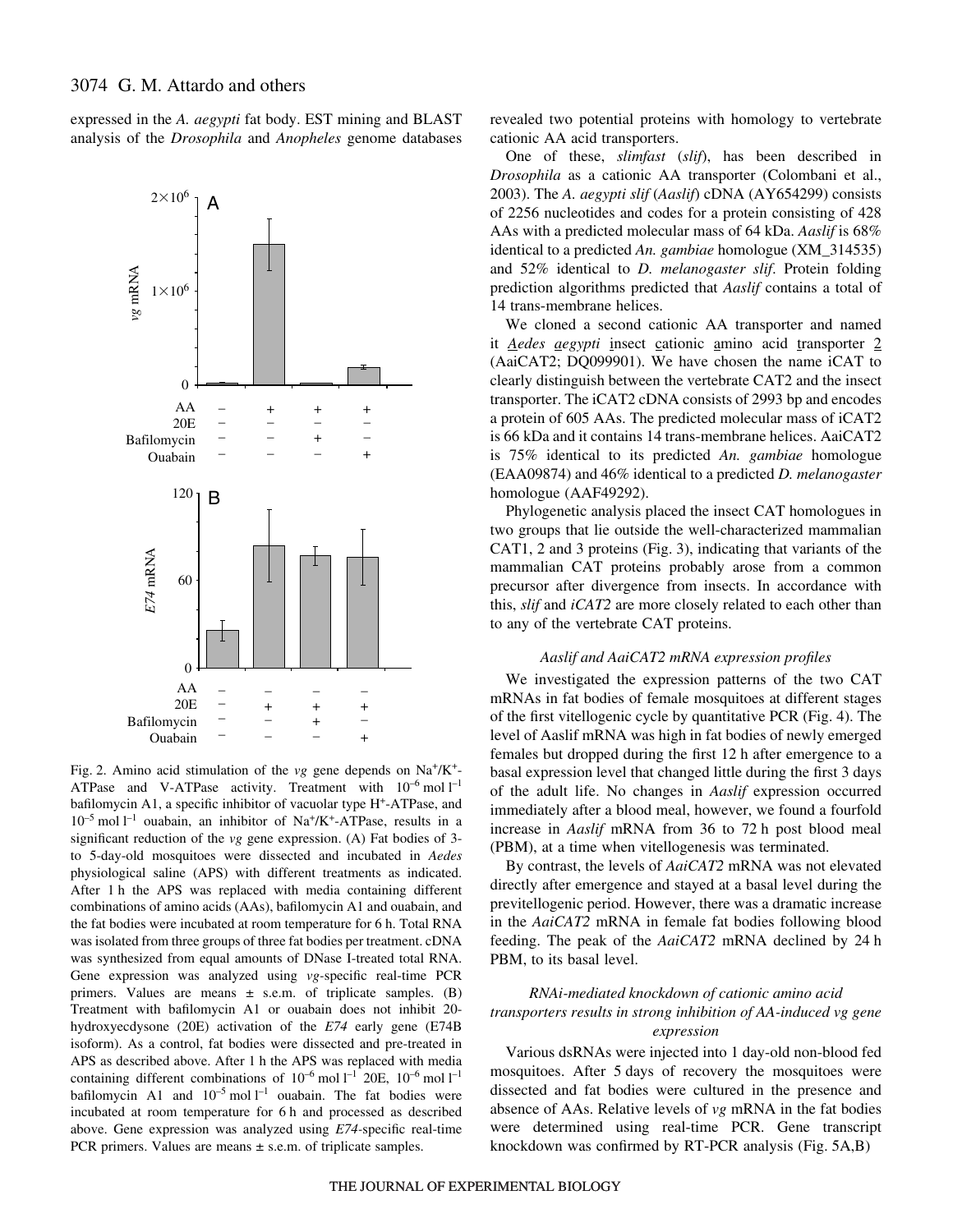# *Cationic amino acid transporters in mosquito reproduction* 3075





Fig. 3. Dendrogram/bootstrap analysis of insect and vertebrate cationic amino acid transporters. Sequence similarity was assessed using amino acid alignments in ClustalW and a rooted tree was calculated by the neighbor-joining method. Confidence values were derived by bootstrapping the dataset, using 1000 replicates. The alignment was visualized using Treeview 1.6.6 (Page, 1996).

In MAL- and NAT-injected control mosquitoes, there was no effect on AAdependent activation of the *vg* gene and the *vg* mRNA level increased in fat bodies incubated in the presence of AAs (Fig. 5A). However, knockdown of either *slif* or *iCAT2* resulted in a significant downregulation of the *vg* gene expression. When we injected dRNAs for both *slif* or *iCAT2* simultaneously, knockdown of both CAT mRNAs did not lead to a stronger inhibition than the knockdown of a single transporter protein (Fig. 5A).

### **Discussion**

Amino acids derived from digested vertebrate blood have several functions in female mosquitoes. They are the building blocks for yolk protein precursors that are

synthesized by the fat body after blood feeding, secreted into the hemolymph and subsequently taken up into and stored by the vitellogenic oocytes as protein reserves for the developing embryo (Raikhel et al., 2002). Furthermore, a high percentage of blood meal derived AAs are used for energy production *via* oxidation or for energy storage *via* gluconeogenesis and lipogenesis (Zhou et al., 2004). In addition, AAs function as blood meal-derived signaling molecules that affect the fat body-specific expression of yolk protein genes *via* the nutrient sensitive TOR/S6K signaling pathway (Hansen et al., 2004; Hansen et al., 2005).

Here, we demonstrate that in *A. aegypti*, vitellogenic gene expression is dependent upon a number of specific AAs. We

Fig. 4. Expression of *Aaslif* and *AaiCAT2* mRNA. Relative mRNA levels in fat body tissue of female mosquitoes at different points of the first reproductive cycle were determined by real-time PCR. (A) Schematic diagram of the different phases of female mosquito fat bodies during the first reproductive cycle. The previtellogenic period starts with a 3 day preparation period during which the mosquito fat body gains competence to respond to 20-hydroxyecdysone (20E) and produce yolk protein precursor (YPPs). This is followed by a state-ofarrest that lasts until a blood meal (BM) is taken. The vitellogenic period is divided into a synthesis phase during which the YPPs are produced, and a termination phase, during which the fat body undergoes remodeling and returns to its previtellogenic state of being a store for lipid, protein and glycogen reserves (Raikhel and Dhadialla, 1992). (B) *Aaslif* mRNA expression profile. (C) *AaiCAT2* mRNA expression profile. PBM, post blood meal.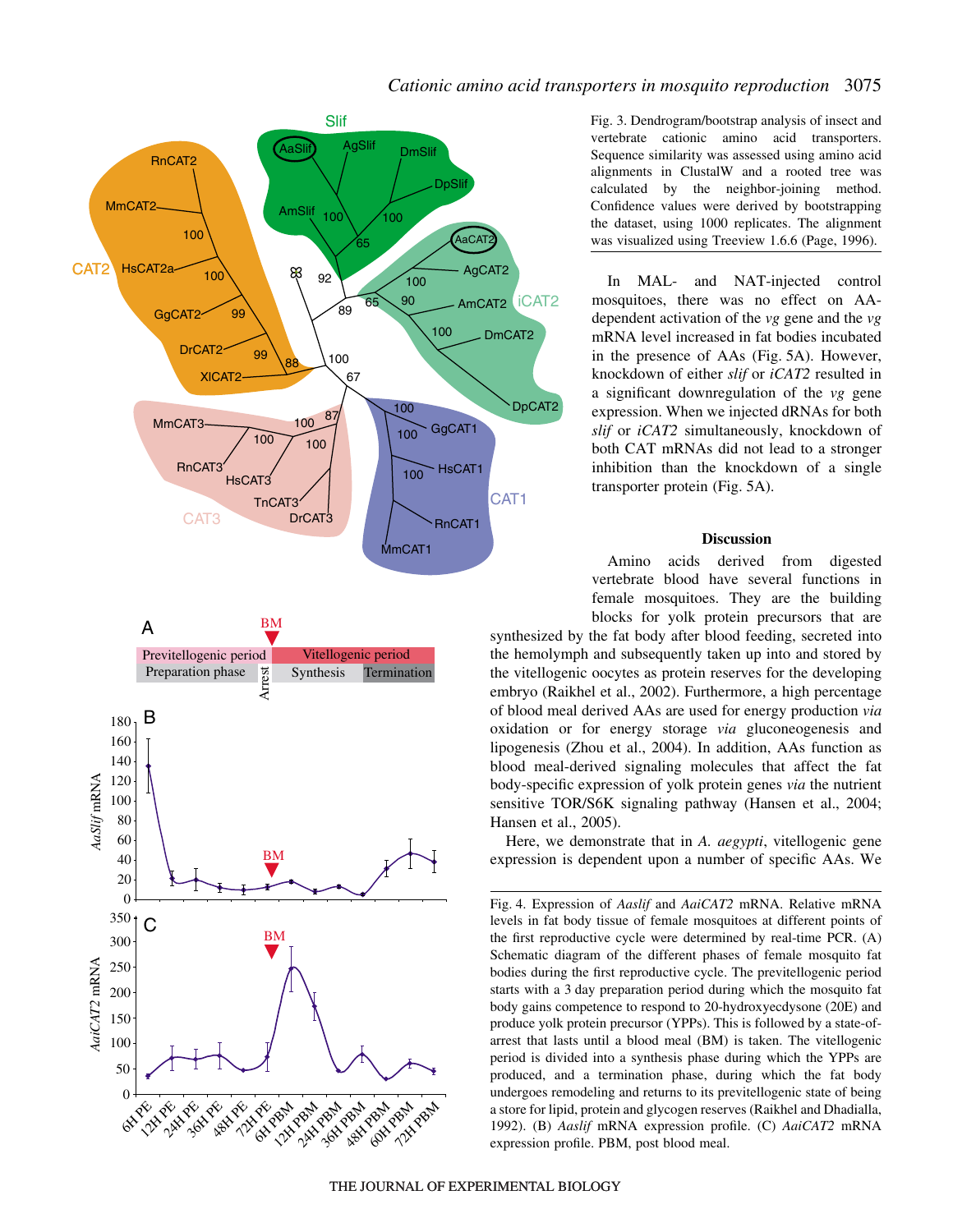## 3076 G. M. Attardo and others

tested the effect of media lacking specific AAs *versus* a complete balanced AA medium on *vg* gene expression in mosquito fat bodies (Fig. 1). Interestingly, the AAs found to be essential for vitellogenesis include the eight AAs shown to be essential for growth in mammals (Rose, 1976) with the exception of isoleucine, which was on the borderline for being essential for vitellogenesis. One AA found to be essential for vitellogenesis, but not for mammalian growth was asparagine. Comparison of AAs essential for *A. aegypti vg* gene expression and those essential for complete egg development in *A. aegypti* and *Culex pipiens* has revealed a high degree of conservation of the AAs essential for these processes. The only exception again was asparagine, which was found to be essential for vitellogenesis in this assay but not for egg development when omitted from an artificial blood meal in *Aedes* (Lea et al., 1956; Uchida, 1992). Studies examining the requirements of AAs for larval growth show that the same AAs essential for vitellogenesis are also essential for larval growth (Sing and Brown,  $1957$ ) (Fig. 1).

Both cationic and branched chain AAs have been implicated in nutritional signaling *via* the TOR kinase pathway, and leucine in particular has been shown in a number of studies to be especially important (Colombani et al., 2003; Jacinto and Hall, 2003; Kimball and Jefferson, 2004; Lynch et al., 2000). The fact that the lack of leucine has the greatest effect upon *vg* gene expression provides further confirmation that the AA/TOR/S6K signaling pathway is regulating this system. The results from the AA withdrawal experiments show that exclusion of either arginine or lysine from the fat body severely inhibits vitellogenic activation even when the other 19 AAs are present. Most likely, these two AAs, as well as the other AAs found to be essential, are working through a specific detection system linked to the TOR pathway. The requirement of these specific AAs for nutritional signaling is likely conserved in evolution.

A number of AAs were identified as non-essential for TORmediated activation of *vg* gene expression in the mosquito fat body. Hemolymph concentrations of some of these AAs may be high before a blood meal making them poor signaling molecules. Indeed, proline, alanine and glutamic acid are at a high concentration relative to the other free AAs in the hemolymph of competent pre-blood fed mosquitoes (Goldstrohm et al., 2003). *A. aegypti* may use proline for nitrogen storage before and after blood meal. This finding is in agreement with the fact that these AAs also appear to be nonessential for vitellogenic activation.

The mechanism of how AAs activate the TOR pathway remains unknown. Amino acids are taken up by cells *via* a specific system of plasma membrane transporter proteins. The various transporters possess substrate selectivity. Every transporter transfers a specific subset of AAs through the membrane. AA transporters, if not a direct sensor for AAs are thought to be at least indirectly involved in sensing AAs. There are four proposed general mechanisms by which AA transport might regulate nutritional signaling. One possibility is that the transporter acts as a receptor at the top of a signal transduction pathway. In yeast, an AA-sensing protein, Ssy1, has been



Fig. 5. RNAi-mediated knockdown of *Aaslif* and *AaiCAT2* inhibits amino acid stimulation of the *vg* gene. 1 day-old mosquitoes were injected with  $0.6-1.0 \mu g$  of the following dsRNAs: the non-coding region of a control bacterial gene (MAL), the coding region of neutral amino acid transporter (NAT), the coding region of the *Aaslif* gene (Slif), the coding region of the *AaiCAT2* gene (iCAT2), or a 1:1 mixture of both *Aaslif* and *AaiCAT2* dsRNAs. Mosquitoes were allowed to recover for 5 days. Fat bodies from these mosquitoes were then dissected and cultured in either the presence or absence of amino acids (AAs) for 6 h. Total RNA was isolated from three groups of six fat bodies per treatment. cDNA was synthesized from equal amounts of DNase I-treated total RNA. (A) Gene expression was analyzed using *vg-*specific real-time PCR primers. Data were normalized by real-time PCR analysis of *actin* levels in the cDNA samples. Values are means ± s.e.m. of triplicate samples. (B) Knockdown of transporter genes was confirmed by RT-PCR analysis of the same cDNA used for the analysis in A.

identified. While it is not definite that this protein actually transports AAs, it is necessary for detection and is structurally related to other AA transporters (Poulsen et al., 2005). The second possibility is that AAs flowing into and other solutes flowing out of the cell results in physiological changes in membrane polarity, cellular volume, pH and salt concentrations, which are then detected by the cell. Changes in cell volume have been attributed to potentiate S6 kinase phosphorylation in hepatocytes (Van Sluijters et al., 2000). A third possibility is that an intracellular receptor is detecting increased concentration of AAs, charged tRNAs, or AA metabolites. In yeast the protein GCN2 (a regulator of the translation factor eIF2B) is activated by uncharged tRNA (Zhang et al., 2002). Fourth and finally, if AAs are sensed by an extra cellular receptor, nearby transporters affecting local extra cellular AA concentrations could regulate these receptors by their level of transport activity. This type of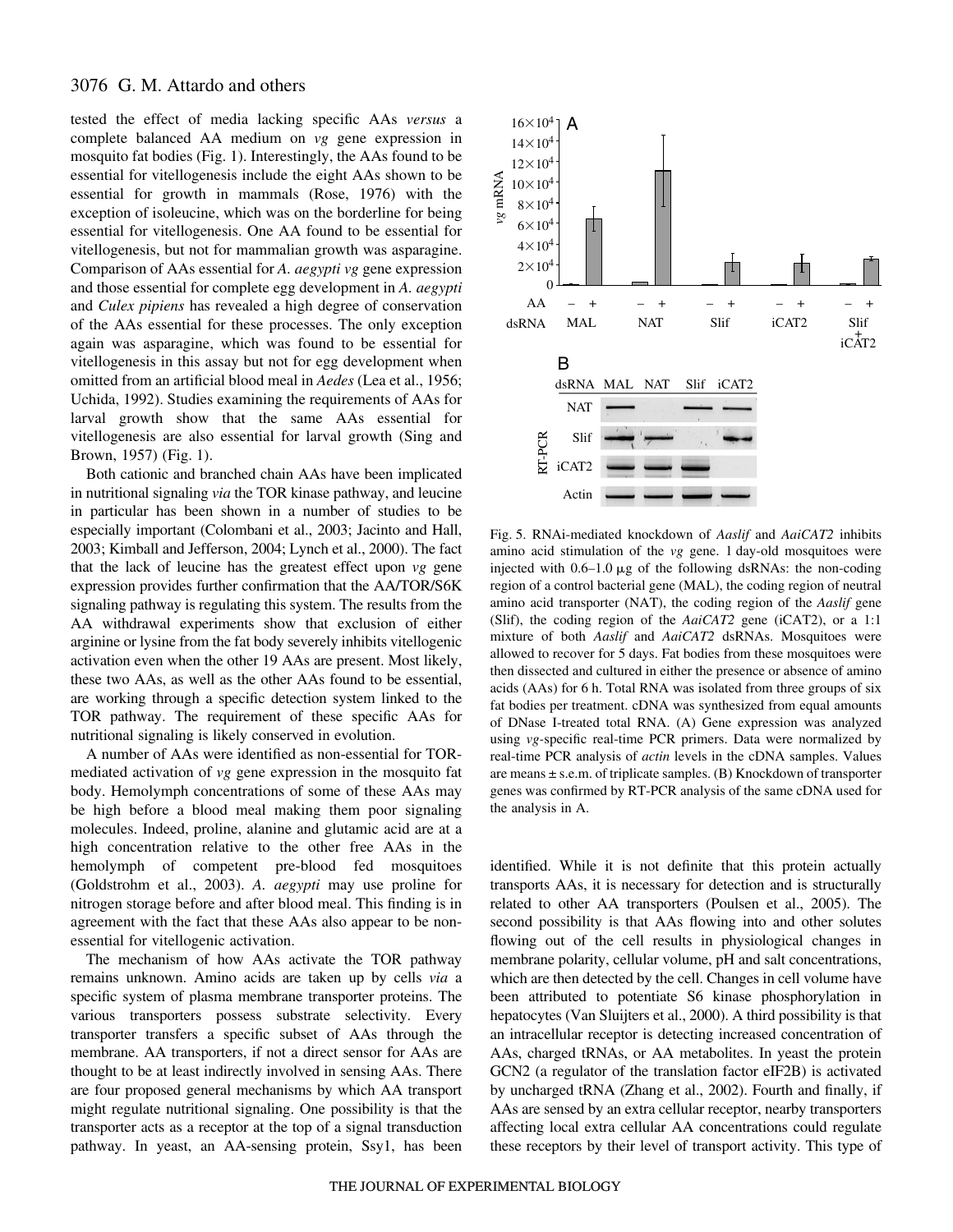mechanism occurs in the central nervous system as seen when the neurotransmitter glutamate is removed from the synaptic cleft due to rapid uptake by transporters (Hand and Rouleau, 2002; Hyde et al., 2003).

Many transporters are energized by electrochemical gradients along the plasma membrane. These gradients are maintained by primary ATP-driven pumps, such as V-ATPase, and secondary mineral ion transporters, such as Na<sup>+</sup>/K<sup>+</sup>-ATPase (Christensen, 1990). To test our hypothesis that active AA transport into the fat body cells is necessary to induce *vg* gene expression we disrupted the Na<sup>+</sup> and proton gradients at the fat body plasma membrane with specific inhibitors (Fig. 2A). Bafilomycin and ouabain inhibit membrane V-ATPase and Na+/K+-ATPase, respectively. Thereby these drugs de-energize the plasma membrane and reduce AA transporter activity in a manner similar to that of depletion of ATP (Boudko et al., 2005). Deenergizing the fat body plasma membrane by these inhibitors resulted in inhibition of the AA-induced *vg* gene expression, suggesting that active transport of AAs through the fat body plasma membrane is necessary for the induction of *vg* gene expression. By contrast, neither inhibitor inhibits the upregulation of the early gene E74 after the stimulation with 20E (Fig. 2B). This indicated that the active transport at the plasma membrane of fat body cells was selectively required for the AAinduced *vg* gene expression.

Our previous work has shown, that in the fat body of *Aedes aegypti* the AA signal is transduced to the *vg* gene *via* the TOR/S6K signaling pathway (Hansen et al., 2004; Hansen et al., 2005). In *Drosophila* an amino acid transporter has been identified as part of a nutrient sensor mechanism in the fat body that controls global growth in the fly (Colombani et al., 2003). This transporter, *slimfast* (*slif*), is closely related to the cationic AA transporter family of proteins (CATs) in mammals. CAT proteins are defined as transporters exhibiting affinities and translocation rates for cationic AAs, which are higher than or equivalent to those for other types of AAs. There are different cationic AA transport systems and the CAT proteins specifically are members of the y+ system of cationic transporters. The y+ system is specific for the basic AAs arginine and lysine. y+ transporters are typically pH independent and transport activity is stimulated by membrane hyperpolarization. These transporters are stimulated by the presence of amino acids on the *trans* side of the membrane (Closs, 2002; Deves and Boyd, 1998).

Based on sequence homology we identified two CATs in the *An. gambiae* and *Drosophila* databases and subsequently cloned the *A. aegypti* homologues of these proteins. The first one is the mosquito homologue to *Drosophila slif* (Colombani et al., 2003) and was therefore termed *Aaslif*. The second, so far undescribed CAT was called *AaiCAT2* for *A. aegypti* insect cationic amino acid transporter 2. Phylogenetic analysis revealed that the two insect CATs (iCATs) are more similar to each other than to the vertebrate CATs (Fig. 3). The two iCAT and the three vertebrate CAT families form separate phylogenetic clusters.

We determined the mRNA expression profiles of *Aaslif* and

*AaiCAT2* in fat bodies during the previtellogenic period and during the vitellogenic period (see Fig. 4A). The mRNA expression profiles are surprisingly different (Fig. 4B,C). The *AaSlif* mRNA level is highly elevated directly after emergence and drops to a basal level between 6 and 12 h post eclosion; it rises again at 48 h PBM and are still elevated at 72 h PBM, the last time point we measured. By contrast, *AaiCAT2* mRNA levels stay at a basal level during the entire previtellogenic period but are elevated after activation of vitellogenesis by blood feeding. These differences suggest that these two transporters have different functions during metamorphosis and vitellogenesis. The presence of high levels of transcript for *AaSlif* in newly eclosed mosquitoes and low levels of expression during previtellogenic and postvitellogenic periods suggests that this protein plays a role in amino acid transport during development and metamorphosis rather then during mosquito reproduction. However, *slif* may play a role as amino acid sensor in adult female mosquitoes. By contrast, the expression profile of *AaiCAT2* suggests that it has more of a functional role in the fat body in response to increasing levels of AAs in the hemolymph after a blood meal. Its expression increases significantly after blood feeding, indicating that the mosquito is responding to higher levels of hemolymph AAs by producing this transporter. Based on these results, we can hypothesize that the *AaiCAT2* protein is produced after a blood meal to allow the fat body to absorb the AAs needed for yolk protein production during vitellogenesis.

To test if *slif* and *iCAT2* are obligatory for AA signaling to the mosquito fat body we performed RNAi knockdown experiments (Fig. 5). We used dsRNA against *slif* and *iCAT2* alone and then in combination. We utilized dsRNA against a neutral AA transporter (NAT) (Jin et al., 2003) as a control. Knockdown of either *slif* or *iCAT2* causes a severe reduction of the AA-mediated *vg* response. The knockdown effect is similar to that of TOR inactivation by either rapamycin or RNAi and the effect of S6 kinase knockdown (Hansen et al., 2004; Hansen et al., 2005). Downregulation of the cationic AA transporter *slif* has been reported to affect TOR signaling in the *Drosophila* fat body of (Colombani et al., 2003). By contrast, knockdown of *NAT* did not cause any effect, indicating the required specificity of both iCATs. Knockdown of both *slif* and *iCAT2* together had no stronger effect than knockdown of the single transporter, indicating the lack of a synergistic action of these CATs. Thus, both transporters probably have different specificity and may be responsible for the uptake of different essential AAs that participate in signaling to the fat body. A detailed analysis of protein expression levels and the specificity of these two molecular carriers will help to assess this hypothesis.

In summary, the results presented in this paper stress the importance of AAs as signaling molecules for the onset of vitellogenesis in the mosquito fat body after a blood meal. Specific AAs are essential for successful activation of vitellogenic gene expression whereas others are not. Electrochemical gradients needed for active AA transport across the fat body plasma membrane are also required. Furthermore, we identified two CATs that are obligatory for this process. Further analysis of this system will provide insight